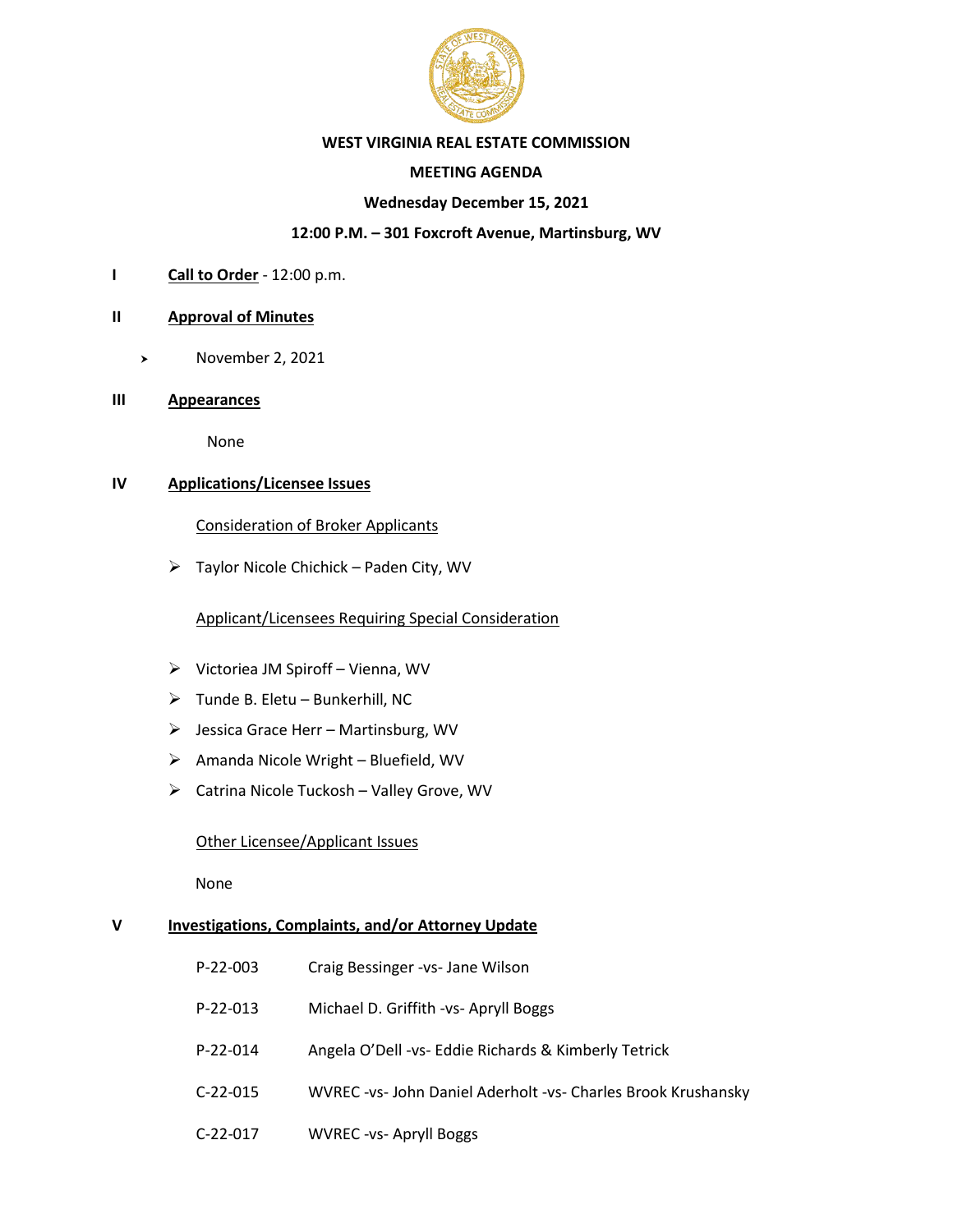- C-22-018 WVREC -vs- Ernest S. Hueter & Brian E. Finklestein
- C-22-019 WVREC -vs- Andrew Daniel Weber & Joshua Michael Conaway
- C-22-020 WVREC -vs- John Hayes Gilliland
- C-22-022 WVREC -vs- Matthew Shannon Hurley
- Update: Shultz Realty

Unlicensed Activity:

Langholz Wilson Ellis, Inc. DBA Hanna Langholz Wilson Ellis Howard W. Hanna, Broker & Zachary Scott Smith, Salesperson

Realtor Solutions LLC DBA ReMax Plus, Paul Katrivanos, Broker Mary Garnett Ratchford, Salesperson

Country Roads Real Estate, Inc., Trisha Ann Williams, Broker Audrea Rose Grubb, Salesperson

Jabe Companies, LLC., James J. Wilding, Broker

# **VI Reports**

Executive Director Report

Settlement/ Compliance Report

> Broker Audit

CREXI Report

- > Budget/Financial Report
- > Education Report

Examination Results New Licensee Report

> Legislative Report

None

#### **VII Personnel Matters**

None